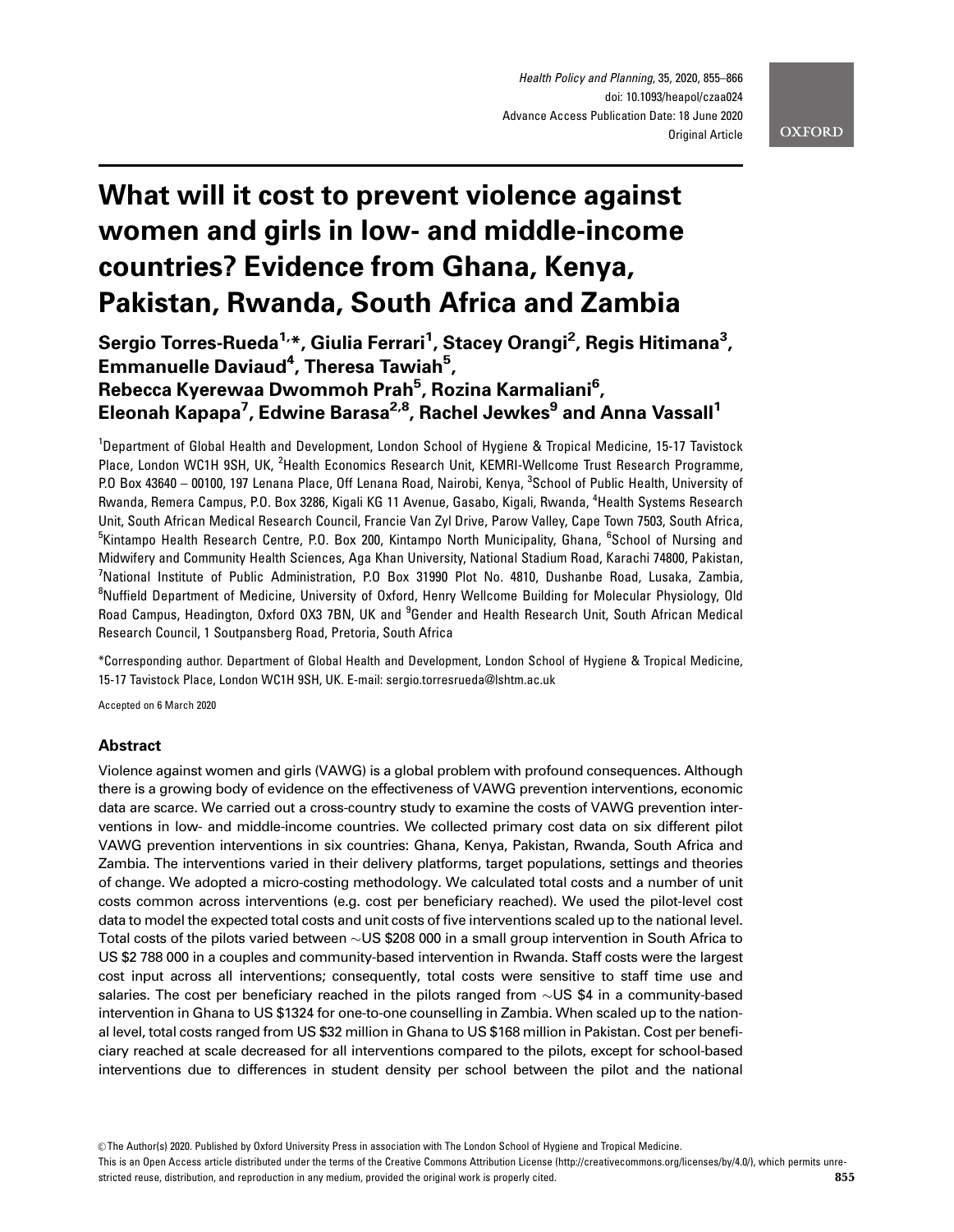average. The costs of delivering VAWG prevention vary greatly due to differences in the geographical reach, number of intervention components and the complexity of adapting the intervention to the country. Cost-effectiveness analyses are necessary to determine the value for money of interventions.

Keywords: Costs, violence against women and girls, violence prevention

#### Key Messages

- Interventions to prevent violence against women and girls (VAWG) can be delivered in a multiplicity of platforms, through different components, across various settings and with different levels of intensity. The costs involved in delivering VAWG prevention services largely reflect these intervention characteristics.
- In the six interventions costed, the cost per beneficiary ranged widely, from US \$4 in a community-based intervention in Ghana to US \$1324 for one-to-one counselling in Zambia; cost-effectiveness analyses will determine whether more resource-intensive interventions generate better value for money.
- VAWG prevention interventions are staff intensive. Staff-related costs make up the biggest proportion of costs across all interventions, and total costs are very sensitive to staff salaries. Training frontline staff is a large investment; ensuring retention of staff is essential in maintaining costs low in the long term.
- The cost per beneficiary will likely change when interventions are scaled up from pilots to the national level. Cost modelling suggests that unit costs can decrease in community-based and workshop-based interventions. Conversely, unit costs can increase in interventions with fixed platforms, such as schools, when the average ratio of students-per-school is lower at the national level than in the pilot (due to high fixed costs at the delivery site).

## Introduction

Violence against women and girls (VAWG) is a global problem with profound consequences. Between 30% and 65% of women and adolescent girls over the age of 15 years in sub-Saharan Africa, and over 40% of those in South Asia, have experienced intimate partner violence (IPV) [\(Devries](#page-11-0) et al., 2013b). A human rights violation, violence affects women and girls across all socio-economic strata and ages, in both peace and conflict settings [\(Dartnall and Jewkes,](#page-11-0) [2013\)](#page-11-0), and has serious public health, social and economic implications ([McCollister](#page-11-0) et al., 2010; Devries et al.[, 2013a;](#page-11-0) [Duvvury](#page-11-0) et al., [2013;](#page-11-0) Stockl et al.[, 2013\)](#page-11-0).

Governments and international donors, such as the United Kingdom's Department for International Development (DfID) and the World Bank, have invested in VAWG prevention pilots and programmes ([Global Gender-based Violence Task Force, 2017;](#page-11-0) [World](#page-11-0) [Bank, 2017\)](#page-11-0) in low- and middle-income countries (LMICs). The body of evidence on VAWG prevention interventions is rapidly growing and a greater understanding on effective prevention mechanisms across settings, target populations and delivery platforms is emerging [\(Department for International Development, 2014](#page-11-0); [What](#page-11-0) [Works to Prevent Violence, 2018](#page-11-0)). However, the United Kingdom's Independent Commission for Aid Impact and others have highlighted that the reach of existing VAWG-focused programmes is not commensurate with the magnitude of the challenge ([Independent](#page-11-0) [Commission for Aid Impact, 2016](#page-11-0)). Evidence on the costs of VAWG prevention is critical to support the economic analyses required to justify and plan any scale-up, yet, presently there is almost no evidence on the resource requirements of VAWG prevention to inform policymakers considering investments at scale.

Estimating the costs of public health and social interventions in LMICs requires substantial primary data collection given the dearth of routine financial reporting systems. To date, two economic evaluations of VAWG prevention interventions in LMICs have been published. Evidence on costs and cost-effectiveness are available for the Intervention with Microfinance for AIDS & Gender Equity (IMAGE), a combined microfinance and gender training intervention to prevent IPV in rural South Africa (Jan et al.[, 2011](#page-11-0)); and SASA!, a community mobilization intervention in urban Uganda [\(Michaels-](#page-11-0)[Igbokwe](#page-11-0) et al., 2016). These studies have suggested that the cost per past person-year free from IPV experience is around 2011 US \$460 (adjusted to 2016 US \$496) in SASA!. In the case of IMAGE, the intervention was potentially cost-effective, particularly at scale.

What Works to Prevent Violence against Women and Girls (What Works) is a global programme building evidence on violence prevention interventions in 13 LMICs [\(What Works to Prevent](#page-11-0) [Violence, 2018](#page-11-0)). The programme provides a unique opportunity to estimate and compare the costs of a multiplicity of delivery platforms and target populations, informing those wishing to scale up VAWG prevention further.

This study has two aims: first, to present the total costs and unit costs of six VAWG prevention interventions piloted through different platforms (communities, workshops for individuals and small groups, schools) and evaluated using randomized controlled trials as part of the 'What Works' programme (i.e. costing 'implementation in a research setting') in six countries: Ghana, Kenya, Pakistan, Rwanda, South Africa and Zambia; and second, to use these primary data to model the costs of scaling up these interventions at a national level, presenting total costs and unit costs for five of the six countries.

# Methods

#### Interventions

We collected the costs of six VAWG prevention interventions in six LMICs. These interventions were piloted and assessed using randomized controlled trials [\(What Works to Prevent Violence,](#page-11-0)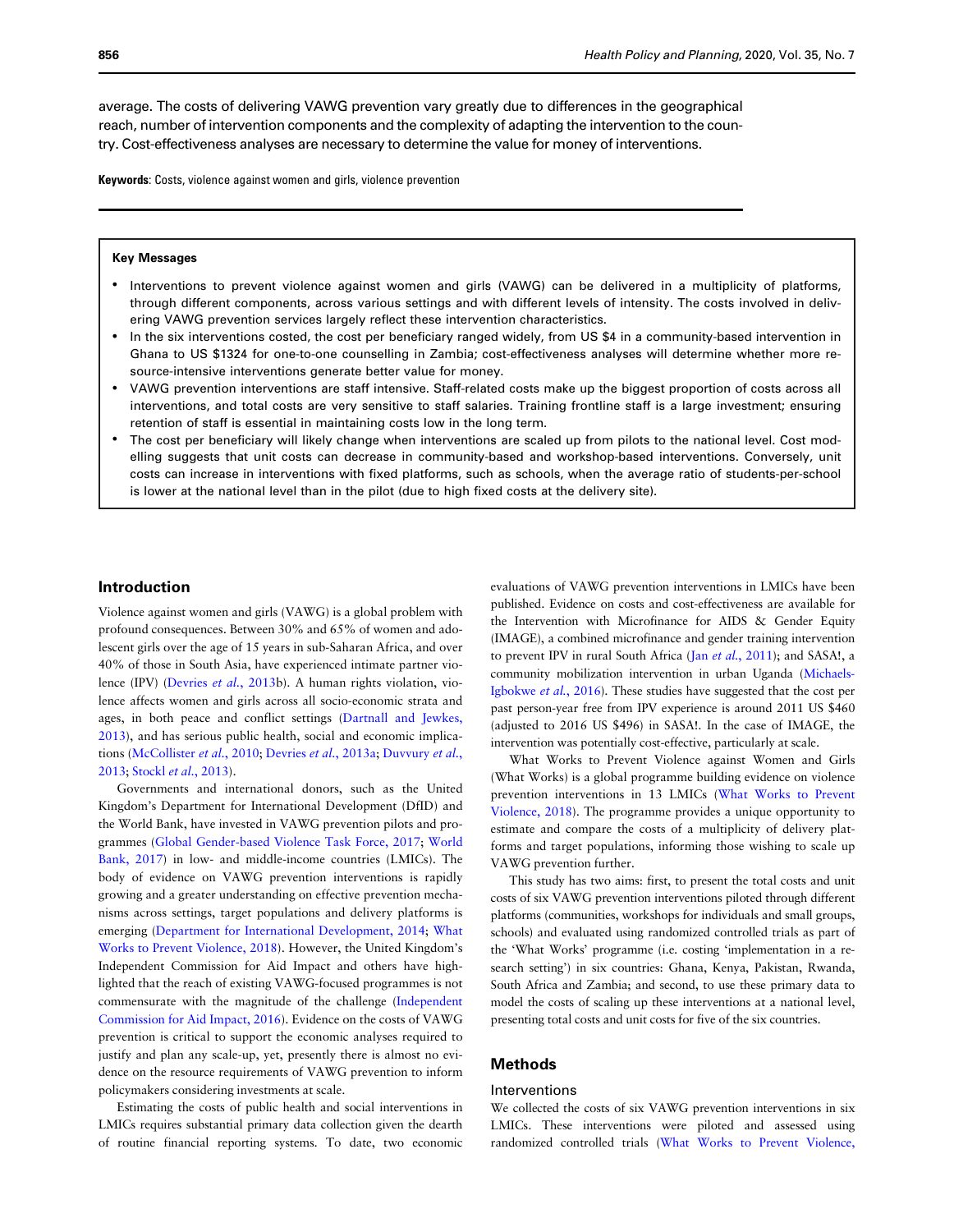[2018](#page-11-0)). Further information on the six trial can be found elsewhere (Gibbs et al.[, 2017;](#page-11-0) Kane et al.[, 2017;](#page-11-0) [McFarlane](#page-11-0) et al., 2017; [Stern](#page-11-0) et al.[, 2018;](#page-11-0) [Addo-Lartey](#page-11-0) et al., 2019; [Baiocchi](#page-11-0) et al., 2019). The interventions varied by delivery platforms: (1) social norms change interventions delivered to communities (Rural Response System, or RRS, in Ghana), (2) workshop-based small-group sessions (Stepping Stones and Creating Futures, or SSCF, in South Africa), (3) classroom-based school interventions (IMPower and Sources of Strength, or IMPower/SOS, in Kenya and the Positive Child and Youth Development Programme delivered by the organization Right to Play, or RTP, in Pakistan), (4) one-to-one sessions on mental health issues (VATU in Zambia) and (5) a combination of workshop-based small-group sessions with couples and a social norms change intervention delivered to communities (Indashyikirwa in Rwanda).

The interventions also varied in terms of setting (urban/rural), coverage (from one city to several regions), theories of change approaches (harmful gender norms change, self-defence, skills and livelihoods building) and durations of implementation (12–31 months). Full information on the interventions costed is available elsewhere [\(Jewkes](#page-11-0) et al., 2019), and a summary is presented in [Table 1](#page-3-0).

## Costing

To ensure comparability across intervention types, we developed a standardized methodology and a set of guidelines for the economic evaluation of complex (i.e. multi-component and/or multi-platform) programmes designed to prevent VAWG in LMICs [\(Ferrari](#page-11-0) et al., [2018;](#page-11-0) [2019](#page-11-0)). Our methodology follows best practice established in the Global Health Costing Consortium Reference Case ([Vassall](#page-11-0) et al.[, 2020](#page-11-0)) and is consistent with the Second US Panel on Costeffectiveness in Health and Medicine ([Sanders](#page-11-0) et al., 2016) and the CHEERS guidelines [\(Husereau](#page-11-0) et al., 2013), as well as with DfID's 'value for money' framework for the assessment of economy, efficiency, effectiveness and equity of its programmes [\(Department for](#page-11-0) [International Development, 2011\)](#page-11-0).

We estimated costs of the start-up and implementation phases. The start-up phase was divided into three sub-phases: (1) intervention development, defined as the period when the curriculum or manual of activities was initially designed, (2) adaptation, defined as the process of making the curriculum or manual specific to the target population and (3) set-up, defined as the period of community entry and training of frontline staff. The implementation phase spanned the time between when the first and last clients received the intervention.

All three sub-phases were costed for IMPower/SOS (Kenya), SSCF (South Africa) and VATU (Zambia). For RTP (Pakistan) and Indashyikirwa (Rwanda), only set-up and adaption costs were included. RTP's development sub-phase started in 2008, and resource-use data were not available; it therefore could not be costed. Indashyikirwa is a multiple-component intervention, partially based on SASA! and Journeys of Transformation (previously developed interventions) but with some newly developed components. Given the complexity of Indashyikirwa's start-up phase, it was difficult to disaggregate resources used strictly to develop new components vs adaptation of existing components. For analytical simplicity, we classified all costs as adaptation (vis-à-vis development) and tested this assumption in sensitivity analysis. For RRS (Ghana), only the set-up sub-phase was costed. The intervention was developed over 15 years prior to the pilot, and no financial records were available. Furthermore, RRS did not go through an adaptation phase before the implementation.

A full financial and economic micro-costing was carried out for each intervention. Data on resource utilization were obtained through structured interviews, review of financial records, monitoring and evaluations data and travel logbooks. For financial costs, purchase prices were used, with replacement prices for capital goods, commonly available from project records. Costs were separated by phase and sub-phase. Most costs were calculated through a bottom-up approach (measuring quantities in a granular manner at the activity and sub-activity level). When unfeasible, a top-down approach (dividing overall costs by number of outputs) was used to calculate some administration and management costs.

Costs were broken down by input type (e.g. supplies, staff salaries or utilities) and allocated to a number of activities common across interventions (management, administration, technical support, travel, maintenance/cleaning and other) and interventionspecific core activities (e.g. community sensitization or counselling). Research costs were excluded. Implementing organization monitoring and evaluation costs were included as these would be expected to be incurred in routine service delivery. Allocations between activities and sub-activities were based on staff time use and financial and programmatic records (Ferrari et al.[, 2018;](#page-11-0) [2019](#page-11-0)) (see [Supplementary Appendix](https://academic.oup.com/heapol/article-lookup/doi/10.1093/heapol/czaa024#supplementary-data) S1 for more information on the sources of resource use and price data for each type of input).

Staff time use was collected through structured interviews, timesheet review and direct observation. When volunteers did not receive a stipend, their time was valued by applying a replacement value determined as the salary of the lowest-tier health worker in each set-ting [\(Kasteng](#page-11-0) et al., 2016). Cost data were disaggregated by delivery site where possible.

Costs were collected in the currency and year in which they were incurred. They were converted to 2016 values using the World Bank gross domestic product (GDP) deflator and to US Dollars using average annual exchange rates ([OANDA, 2018](#page-11-0)). Capital costs were annuitized over the expected life of each item, and a standard 3% discount rate was applied. Start-up costs were treated as a capital item. The useful life of the different sub-phases of the start-up period was estimated to be 10 years for development, 10 years for adaptation and 5 years for set-up. The durations for the development and adaptation sub-phases were estimated by eliciting the expert opinion of senior staff members of the implementing organizations and triangulated against the evidence base in the literature (Jan [et al.](#page-11-0), [2011;](#page-11-0) [Michaels-Igbokwe](#page-11-0) et al., 2016). For the set-up sub-phase, we assumed the average length of the political cycle, as set-up activities often require political buy-in from leaders in the community and, therefore, may need to be repeated at the start of each political cycle. We tested these assumptions in sensitivity analysis.

## Descriptive cost data analysis

We calculated a total cost, as well as cost per phase, and present results by input type. We calculated three common unit costs across interventions: cost per frontline worker trained, cost per session delivered and cost per beneficiary reached. We acknowledge that the term 'unit cost' has various definitions depending on the purpose of the costing and the methodological approach. We defined a unit cost as a mean cost per unit of output, consistent with the Global Health Costing Consortium Reference Case and VAWG-specific guidelines [\(Ferrari](#page-11-0) et al., 2019; [Vassall](#page-11-0) et al., 2020). Unit costs were calculated by obtaining the total cost of the core activity (e.g. total costs of training frontline staff), including both direct and indirect costs, and dividing by the total number of units (e.g. total number of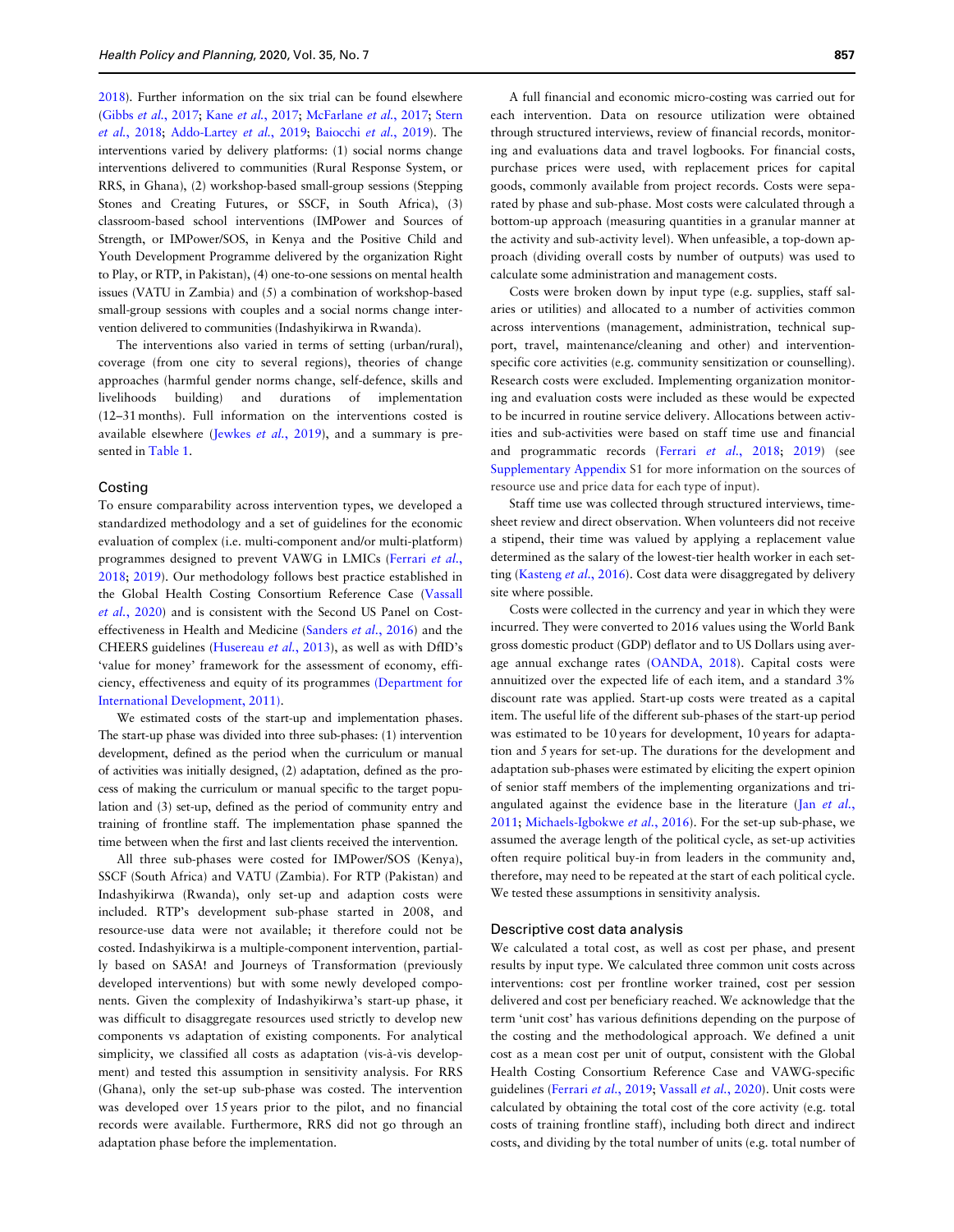<span id="page-3-0"></span>

|                                       | Table 1 Typologies of pilot interventions costed             |                                                              |                                           |                                                              |                                                                                              |                                                                                                                            |
|---------------------------------------|--------------------------------------------------------------|--------------------------------------------------------------|-------------------------------------------|--------------------------------------------------------------|----------------------------------------------------------------------------------------------|----------------------------------------------------------------------------------------------------------------------------|
| Intervention name                     | RRS                                                          | IMPower/SOS                                                  | RTP                                       | Indashyikirwa                                                | SSCF                                                                                         | VATU                                                                                                                       |
| Country<br>Setting                    | Ghana<br>Rural                                               | Urban (informal<br>settlements)<br>Kenya                     | Pakistan<br>Urban                         | Rwanda<br>Rural                                              | Urban (informal<br>settlements)<br>South Africa                                              | Zambia<br>Urban                                                                                                            |
| Location                              | Central region (two<br>districts)                            | Nairobi                                                      | Hyderabad (Sindh<br>province)             | Western provinces<br>Eastern, Northern,<br>(seven districts) | Durban                                                                                       | Lusaka                                                                                                                     |
| Target population                     | Adults in the community<br>$(mosty$ aged $18-60$<br>years)   | Children primary schools<br>$grades S-8)$                    | Children primary schools<br>$grades 6-8)$ | Adults in the community<br>(mostly aged 18-60<br>years)      | Unemployed men<br>years in infor-<br>and women<br>aged 18-30<br>settlements<br>$_{\rm{mal}}$ | Adult men, with alcohol<br>VAWG, and their fe-<br>and other substance<br>male partners and<br>abuse issues and<br>children |
| Platform of delivery                  | Community-based                                              | School based to classes<br>after school                      | School based to classes<br>during school  | Community based and<br>small groups                          | Small groups                                                                                 | One-on-one sessions                                                                                                        |
| organization(s)<br>Implementing       | Gender centre                                                | Ujamaa                                                       | RTP Pakistan                              | Women's Network and<br>CARE Rwanda, Rwanda<br><b>RWAMREC</b> | Project empower                                                                              | SHARPZ, Johns Hopkins<br>University                                                                                        |
| Approach                              | Addressing harmful social<br>norms on gender and<br>violence | Self-defence                                                 | Play-based life skills                    | Addressing harmful social<br>norms on gender and<br>violence | formative and<br>strengthening<br>Gender trans-<br>livelihoods                               | Psychotherapeutic                                                                                                          |
| (intervention arm)<br>Number of sites | 20 communities                                               | 52 schools                                                   | 20 schools                                | 14 sectors                                                   | 16 sites                                                                                     | 3 sites (123 families)                                                                                                     |
| beneficiaries<br>Number of            | 73759                                                        | 24 055 (school children<br>and children in the<br>community) | 15968                                     | 141733                                                       | 677                                                                                          | 311                                                                                                                        |
| Start-up phase                        | January-December 2016                                        | October 2009-March<br>2016                                   | January 2015-February<br>2018             | October 2015-May 2016                                        | December 2011-<br>December<br>2015                                                           | September 2015-May<br>2016                                                                                                 |
| Implementation<br>phase               | December 2017<br>December 2016-                              | January-December 2016                                        | November 2015-<br>February 2018           | September 2016-July<br>2018                                  | March 2017<br>January 2016-                                                                  | June 2016-December<br>2017                                                                                                 |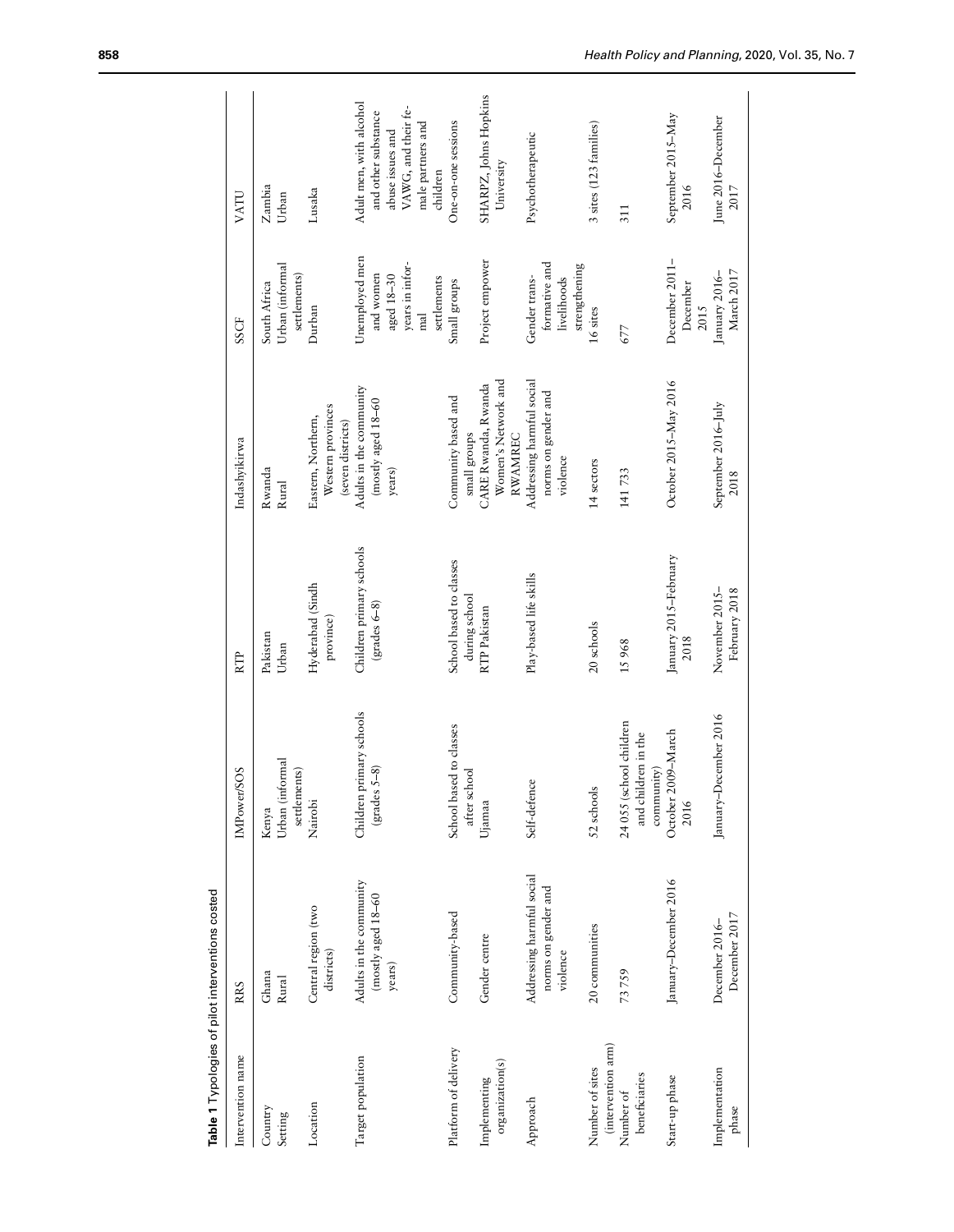volunteers trained). Other unit costs are available from the authors upon request.

The number of beneficiaries was determined with an intention to treat approach, in line with methodological best practice for evaluations alongside trials. For workshop-based interventions (SSCF, VATU), this is the number of beneficiaries enrolled at baseline, irrespective of the number of sessions completed. For community- and school-based interventions (RTP, IMPower/SOS, RRS and Indashyikirwa), which were based on the model of social diffusion where community members (either villagers or pupils in school) were exposed directly or indirectly, the number of beneficiaries was defined as the total number of people within the relevant target population in each cluster (i.e. village or school). Indashyikirwa (Rwanda) had an initial workshop-based component with couples that fed into the community-based approach; however, in this paper, we focus on the beneficiaries at the community level.

## Uncertainty analysis

To account for uncertainty, we carried out a number of one-way deterministic sensitivity analyses. We examined the sensitivity of costs to the following parameters: staff salaries, replacement value of volunteer labour, working days per year, prices of fuel, useful life of adaptation and set-up costs and discount rates (see [Supplementary](https://academic.oup.com/heapol/article-lookup/doi/10.1093/heapol/czaa024#supplementary-data) [Appendix](https://academic.oup.com/heapol/article-lookup/doi/10.1093/heapol/czaa024#supplementary-data) S2 for details).

There were discrepancies in perceptions of time use between those reported by staff and those reported by the research team in VATU (Zambia) over which full agreement could not be reached. Due to this extra uncertainty, we carried out an additional one-way deterministic sensitivity analysis varying the four parameters around which there was disagreement: percentage of time spent on research activities, percentage of time spent on management activities, amount of time devoted by supervisors to travel, and the inclusion of a one-day feedback session in the start-up phase (see [Supplementary Appendix S3](https://academic.oup.com/heapol/article-lookup/doi/10.1093/heapol/czaa024#supplementary-data)). Given the difficulties in separating out development and adaptation costs, we also carried out a one-way deterministic sensitivity analysis for Indashyikirwa (Rwanda) to test the effect on total costs of different assumptions on the distribution between development costs vs adaptation costs (see [Supplementary Appendix S4](https://academic.oup.com/heapol/article-lookup/doi/10.1093/heapol/czaa024#supplementary-data)).

### Scale-up analysis

We modelled the costs at national scale in five out of the six interventions. We excluded VATU (Zambia) given the uncertainty about 'implementation in a research setting' costs and non-availability of information to model scale-up assumptions.

Cost data from the pilots were used to estimate costs of full-scale intervention delivery at the national level (so-called 'scale-up' costs). Scale-up can be conceptualized across different dimensions. The World Health Organization suggests that scaling up can be applied to inputs, outputs, outcomes or impact [\(World Health Organization,](#page-11-0) [2008](#page-11-0)). While the ultimate goal of an intervention is to increase impact, this analysis focuses on the scale-up of inputs required, which at scale may or may not sustain the effectiveness achieved in the pilots.

An increase in inputs at scale requires increased resources (i.e. increased total costs), but costs are not typically a linear function of the number of beneficiaries reached at scale. As interventions are scaled up, some costs remain fixed (i.e. costs that remain constant regardless of the number of outputs) such as the costs of adapting an intervention to a new country, while others should be treated as variable (i.e. costs that vary according to the level of output). Some costs vary as a function of the number of beneficiaries reached (e.g. costs of printing education materials for each beneficiary), while others vary

as a function of intermediate outputs, such the number of delivery sites (e.g. costs of training teachers on the intervention in a school).

Moreover, intervention modifications may be necessary when interventions are scaled up from pilot to national levels. Consequently, we consulted with senior members of each implementation team to elicit their expert opinion on the potential scale-up. Specifically, we elicited input on: (1) potential modifications in inputs at scale (e.g. implementer organization staff delivering components of the intervention during pilot vs local teachers at scale), (2) potential intervention delivery modifications at scale (e.g. changes in field worker supervision) and (3) potential magnitude of scale-up according to delivery platform (e.g. 20 middle schools in an urban area in the pilot vs all middle schools in the country). A final list of included modifications, and associated costs, was consequently reviewed and approved by implementers.

A large number of proposed modifications involved changing the staff used to deliver the intervention: in IMPower/SOS (Kenya) service delivery shifted from implementing organization staff to local school teachers; and in Indashyikirwa (Rwanda) training shifted from being led by the implementer organization staff to community volunteers. There was also a reduction in stipends for frontline staff workers (South Africa, Rwanda and Pakistan), a decrease in supervisory activities (Ghana and South Africa), a reduction in the intensity of frontline worker training (Pakistan) and a shortening of the curriculum (Rwanda) between the pilot phase and the national scale-up. We modelled two scenarios: the first with all suggestions incorporated and a second, more cautious, scale-up scenario, where we calculated costs at national scale only accounting for potential changes in inputs. A complete list of assumptions is found in [Supplementary Appendix S5.](https://academic.oup.com/heapol/article-lookup/doi/10.1093/heapol/czaa024#supplementary-data)

It should be noted that the impact of modelled changes in inputs or intervention delivery on the interventions' effectiveness is uncertain; our scale-up costs should therefore be considered exploratory and be monitored carefully during implementation.

We excluded intervention development costs at scale, and adaptation costs were retained but treated as a fixed cost. Set-up costs, which included costs associated with community entry, stakeholder engagement and training of local frontline staff, would need to be incurred for every new delivery site so were assumed to vary as a function of the number of delivery sites.

Implementation costs were divided between those incurred in programme offices (headquarters or regional offices) and delivery sites. Costs of programme offices were divided into direct and indirect costs. Direct costs (related to core programme delivery, technical assistance and transport) were multiplied by the number of delivery sites at scale and indirect costs (related to management, administration, maintenance and cleaning and other) were multiplied by the number of projected programme offices at scale. Average implementation costs per delivery site were multiplied by the estimated number of delivery sites at scale.

Total costs at  $scale = adaptation \; costs$ 

- $+$  (site set up costs  $\times$  number of delivery sites)
- þ -programme office indirectcosts
- 
- $\times$  number of programme offices)
- + (programme office direct costs
- $\times$  number of delivery sites)
- $+$  (site implementation costs
- $\times$  number of delivery sites)

To determine the total number of delivery sites at scale for most interventions, we divided the total number of beneficiaries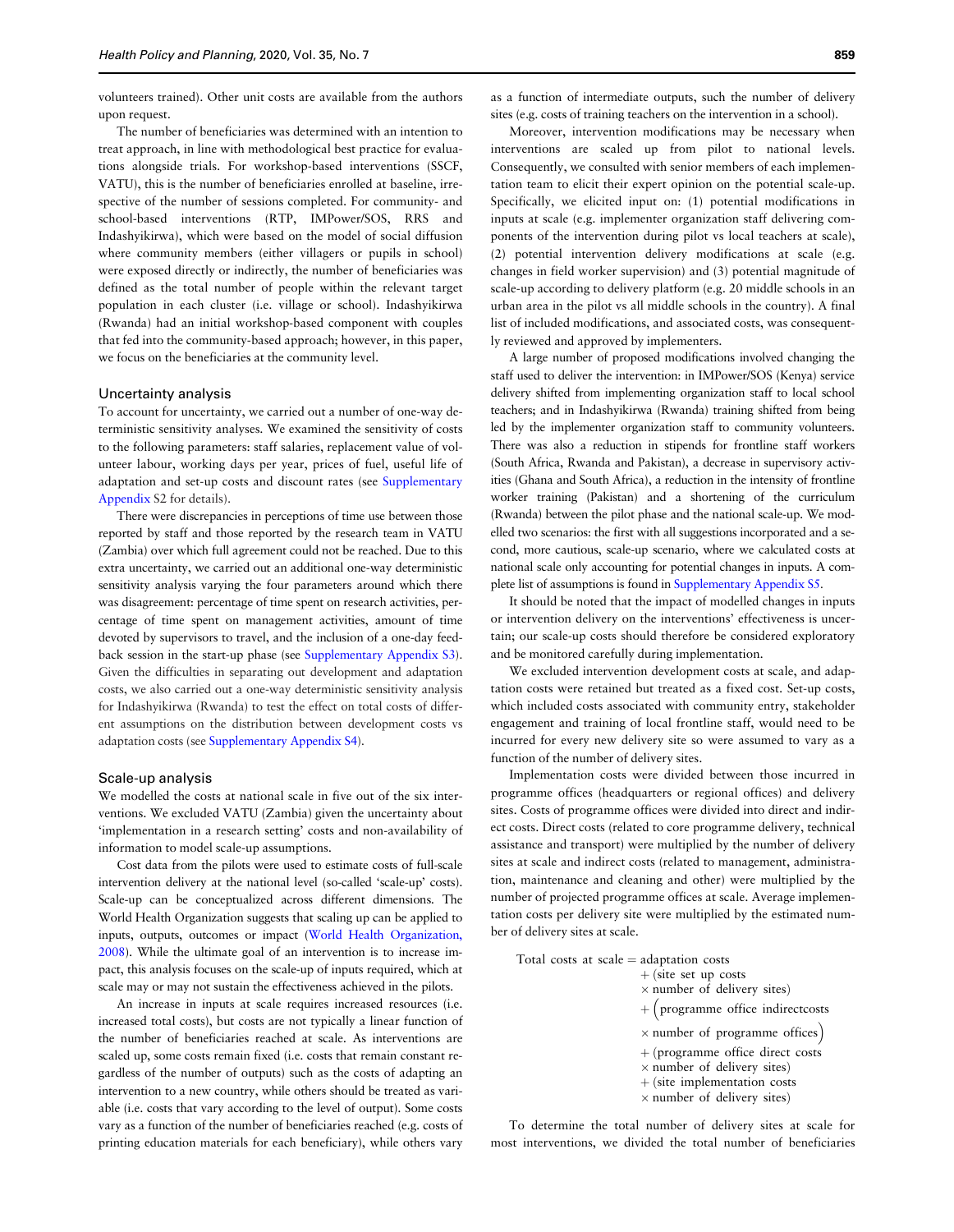|                          |                      | <b>COMBAT/RRS</b><br>(Ghana) | <b>IMPower</b><br>(Kenya) | <b>RTP</b><br>(Pakistan) | Indashyikirwa<br>(Rwanda) | <b>SSCF</b><br>(South Africa) | <b>VATU</b><br>(Zambia) |
|--------------------------|----------------------|------------------------------|---------------------------|--------------------------|---------------------------|-------------------------------|-------------------------|
| Intervention development | Total costs          |                              | \$107 272.13              |                          |                           | \$36 741.05                   | \$37815.17              |
|                          | Years of useful life |                              | 10                        |                          |                           | 10                            | 10                      |
|                          | Annuatized cost      |                              | \$12 575.57               |                          |                           | \$4307.17                     | \$4433.09               |
| Intervention adaptation  | Total costs          |                              | \$360 113.15              | \$39 085.10              | \$782 972.98              | \$1772.61                     | \$3315.80               |
|                          | Years of useful life |                              | 10                        | 10                       | 10                        | 10                            | 10                      |
|                          | Annuatized cost      |                              | \$42 216.25               | \$9163.93                | \$168 278.58              | \$207.80                      | \$388.71                |
| Intervention set-up      | Total costs          | \$257 104.14                 | \$109 015.83              | \$62 685.50              | \$1 363 194.12            | \$42,642.71                   | \$191 470.04            |
|                          | Years of useful life |                              |                           |                          |                           |                               |                         |
|                          | Annuatized cost      | \$56 139.86                  | \$23 804.10               | \$27 375.33              | \$545 709.39              | \$9311.23                     | \$41 808.36             |

Table 2 Total start-up costs by intervention (2016 US\$)

at scale by the average number of beneficiaries per site in the pilot phase (in other words, we assumed a fixed capacity per site). For IMPower/SOS and RTP, we assumed that the number of sites was determined by the total number of public primary schools in Kenya and by the total number of public middle schools in Pakistan.

The level of expansion of the programme offices necessary at scale was determined by treating indirect costs as step costs (i.e. fixed cost until a threshold is crossed), and we assumed that costs would remain fixed up to the point where the number of delivery sites tripled. After that point, a duplication in the resources needed for indirect activities was considered necessary. This assumption was tested in sensitivity analysis.

To calculate the number of beneficiaries at scale, we first defined the criteria of inclusion in the target population for each pilot interventions (e.g. age range or employment status). We then calculated the total number of people meeting said criteria at the national level. In the cases of community-based interventions in Ghana and Rwanda, this meant all adults age 20–59 years in the country: 12 210 626 and 4 976 600 people, respectively [\(Ghana Statistical](#page-11-0) [Service, 2012;](#page-11-0) [National Institute of Statistics of Rwanda, 2012](#page-11-0)). Although these two interventions targeted adults aged 18–60 years, our age criteria of beneficiaries at scale are different due to data availability. For IMPower/SOS, we calculated the total number of children in primary schools in standard grades 5–8 across Kenya, estimated to be 3 311 555 students in 23 584 public primary schools ([Kenya National Bureau of Statistics, 2018\)](#page-11-0). For RTP (Pakistan), we calculated the total number of children in middle schools to be 4 057 000 in 16 928 schools [\(Ministry of Federal Education and](#page-11-0) [Professional Training, Government of Pakistan, 2018](#page-11-0)). In the case of SSCF, we estimated all unemployed men and women aged 18–30 years in informal settlements across South Africa to be 490 350 people ([Housing Development Agency, 2012;](#page-11-0) [Statistics South Africa,](#page-11-0) [2016,](#page-11-0) [2018\)](#page-11-0).

## **Results**

## Pilot programmes

#### Start-up costs

Table 2 shows the total economic start-up costs by sub-phase (across the entire length of the start-up phase). Total costs of the development sub-phase varied between 2016 US \$36 742 in SSCF (South Africa) and 2016 US \$107 272 in IMPower/SOS (Kenya). Total costs of the adaptation sub-phase ranged from 2016 US \$1773 in SSCF (South Africa) to 2016 US \$782 973 in Indashyikirwa (Rwanda). Costs of the set-up sub-phase also varied widely, between 2016 US

\$42 643 in SSCF (South Africa) and 2016 US \$1 363 194 in Indashyikirwa (Rwanda).

## Implementation costs

[Table 3](#page-6-0) shows the total economic costs of implementation (across the entire length of the implementation phase) and their breakdown by input type. Total costs varied greatly: 2016 US \$207 523 in SSCF (South Africa), 2016 US \$263 138 in IMPower/SOS (Kenya), 2016 US \$279 480 in RRS (Ghana), 2016 US \$291 091 in RTP (Pakistan), 2016 US \$411 665 in VATU (Zambia) and 2016 US \$2 788 019 in Indashyikirwa (Rwanda).

The capital costs of implementation (i.e. buildings, vehicles and equipment) were low across all interventions (1–10% of total intervention costs), while recurrent costs made up the majority of total costs (68–89%). Staff costs (including salaried local and international staff and volunteer staff, both those receiving small stipends and those without financial compensation) were the largest cost driver for all interventions, ranging from nearly 30% of total costs in RRS (Ghana) to 81% in VATU (Zambia). In community-based interventions (Ghana and Rwanda), volunteer costs made up 23–27% of staff costs.

The importance of other recurrent costs varied by intervention. Recurrent transport costs (i.e. fuel, vehicle maintenance, public transport/rental) made up between 3% and 9% of total costs across interventions. Per diem and allowances (for both paid staff and volunteers) made up nearly one-quarter of total costs in RRS (Ghana).

#### Unit costs

[Table 4](#page-7-0) shows unit costs across interventions. The cost per frontline worker trained varied between 2016 US \$58 in Indashyikirwa (Rwanda) and 2016 US \$272 in RRS (Ghana). The cost per session delivered ranged from 2016 US \$5 in RTP (Pakistan) to 2016 US \$93 in SSCF (South Africa).

There was a wide range of costs per participant reached: 2016 US \$4 in RRS, a community-based intervention in Ghana, 2016 US \$11 in IMPower/SOS, a school-based intervention in Kenya, 2016 US \$17 in Indashyikirwa, a couples and community-based intervention in Rwanda, 2016 US \$18 in RTP, a school-based intervention in Pakistan, 2016 US \$307 in SSCF, a small group intervention in South Africa and 2016 US \$1324 in VATU, a largely one-to-one intervention in Zambia.

#### Uncertainty analysis

Deterministic sensitivity analyses are presented in [Figure 1.](#page-7-0) Total costs were most sensitive to changes in staff salaries in all interventions except RRS (Ghana). Staff salaries were particularly important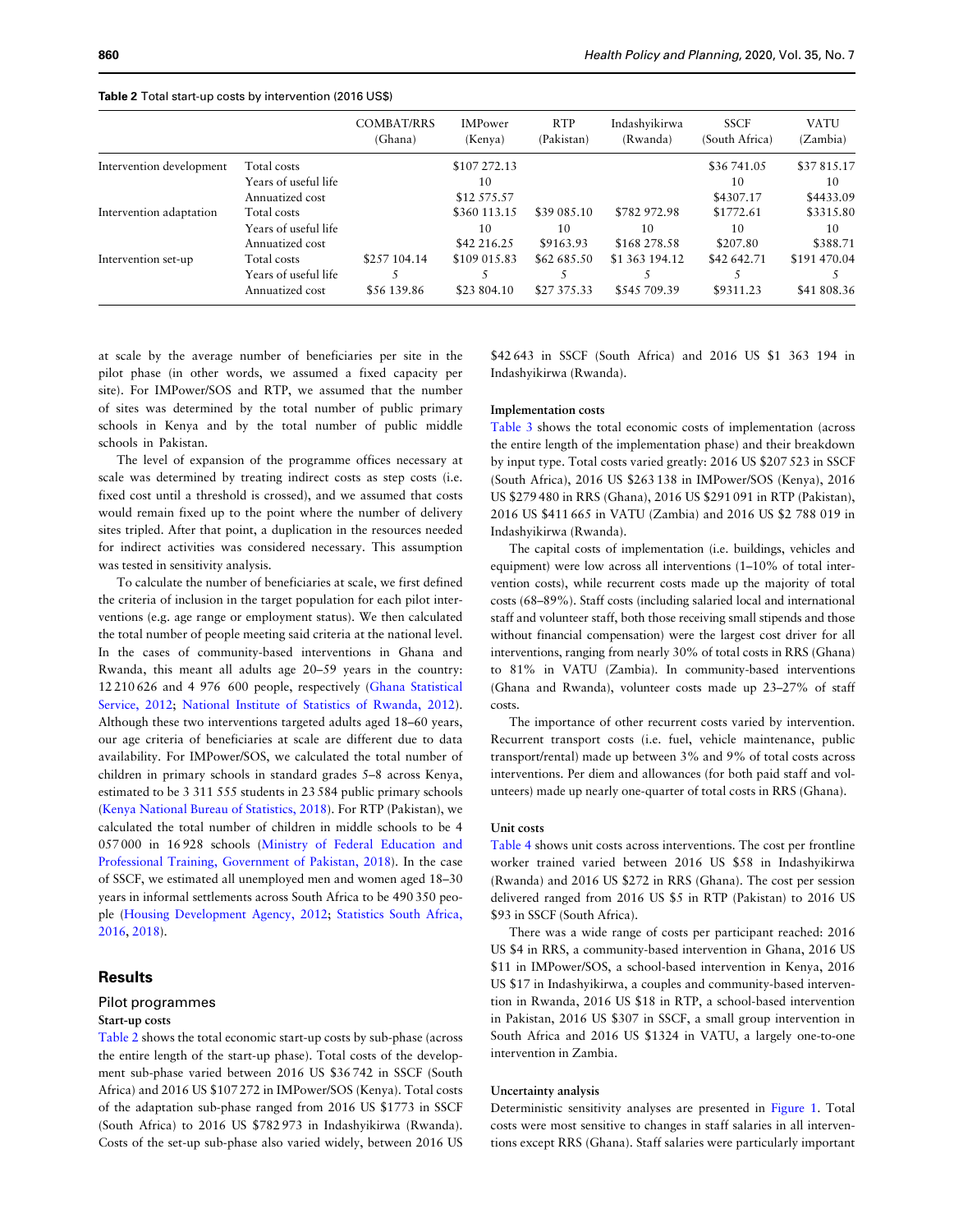<span id="page-6-0"></span>

|         |                                         | COMBAT/RRS (Ghana) |                                                                                                                          | IMpower (Kenya)                        |                                                                                                  | RTP (Pakistan) |                                                                                                                                  | Indashyikirwa (Rwanda)                                                                              |                        | SSCF (South Africa) |                                                      | VATU (Zambia)                              |              |
|---------|-----------------------------------------|--------------------|--------------------------------------------------------------------------------------------------------------------------|----------------------------------------|--------------------------------------------------------------------------------------------------|----------------|----------------------------------------------------------------------------------------------------------------------------------|-----------------------------------------------------------------------------------------------------|------------------------|---------------------|------------------------------------------------------|--------------------------------------------|--------------|
|         |                                         | Cost               | of total<br>ँ                                                                                                            | Cost                                   | % of total                                                                                       | Cost           | % of total                                                                                                                       | Cost                                                                                                | % of total             | Cost                | % of total                                           | Cost                                       | $%$ of total |
|         |                                         |                    | costs                                                                                                                    |                                        | costs                                                                                            |                | costs                                                                                                                            |                                                                                                     | costs                  |                     | costs                                                |                                            | costs        |
| Capital | Equipment                               | \$3334.87          | 1.19                                                                                                                     |                                        |                                                                                                  | \$2265.44      |                                                                                                                                  | \$14 289.34                                                                                         |                        | \$918.14            | 0.44                                                 | \$1598.70                                  |              |
| COStS   | Buildings: spaces                       | \$17861.67         |                                                                                                                          | $$1470.64$<br>$$16871.32$<br>$$690.08$ |                                                                                                  | \$18713.42     | $0.78$<br>6.43<br>0.00                                                                                                           | \$63 600.71                                                                                         |                        | \$11810.85          |                                                      | \$1559.70                                  |              |
|         | Buildings: furniture                    | \$1859.03          | 5.39<br>0.67                                                                                                             |                                        |                                                                                                  |                |                                                                                                                                  | \$6360.07                                                                                           | $2.28$<br>0.23         | \$741.47            | 5.69<br>0.36                                         | \$1066.19                                  |              |
|         | Vehicles                                | \$2025.00          | $\begin{array}{c} 0.72 \\ 20.09 \\ 21.33 \\ 13.39 \\ 0.00 \\ 7.19 \\ 7.59 \\ 8.8 \\ 1.53 \\ 0.34 \\ 4.98 \\ \end{array}$ |                                        | $0.56$<br>$6.41$<br>$0.26$<br>$0.0$                                                              |                |                                                                                                                                  | \$49 868.04                                                                                         | 1.79                   |                     |                                                      | \$1238.23                                  |              |
|         | Adaptation and set-up                   | \$56139.86         |                                                                                                                          | \$66 020.35                            |                                                                                                  | \$36 539.26    |                                                                                                                                  | \$713 987.97                                                                                        |                        | \$9519.04           |                                                      | \$42 197.07                                |              |
|         | Recurrent Salaried staff: local         | \$65 200.51        |                                                                                                                          | \$130 007.05                           |                                                                                                  | \$99 461.12    |                                                                                                                                  | \$1 043 724.01                                                                                      |                        | 129 511.86          |                                                      |                                            |              |
| Costs   | Salaried staff: international           |                    |                                                                                                                          |                                        |                                                                                                  |                |                                                                                                                                  |                                                                                                     | 25.61<br>37.44<br>0.00 |                     |                                                      | \$89 582.64<br>\$197 143.46<br>\$47 073.02 |              |
|         | Volunteer staff                         | 19983.68           |                                                                                                                          |                                        | $\begin{array}{c} 25.09 \\ 49.41 \\ 0.00 \\ 0.00 \\ 1.42 \\ 1.11 \\ 0.00 \\ 0.00 \\ \end{array}$ | \$37646.62     | $\begin{array}{c} 0.00 \\ 0.55 \\ 1.51 \\ 0.00 \\ 0.01 \\ 1.38 \\ 0.39 \\ 0.39 \\ 0.39 \\ 0.49 \\ 4.94 \\ 1.28 \\ 6 \end{array}$ | $\begin{array}{l} 8379\ 363.71\\ 811\ 432.68\\ 815\ 893.15\\ 817\ 801.61\\ 826\ 093.29 \end{array}$ |                        |                     | $0.00$<br>$4.59$<br>$62.41$<br>$0.00$<br>$0.00$      |                                            |              |
|         | Supplies                                | \$22319.14         |                                                                                                                          | \$6720.36                              |                                                                                                  | \$36047.32     |                                                                                                                                  |                                                                                                     |                        | \$36550.57          | $\begin{array}{c} 17.61 \\ 0.36 \\ 0.00 \end{array}$ | \$16183.48                                 |              |
|         | Building utilities and maintenance      | \$4328.98          |                                                                                                                          | \$3749.37                              |                                                                                                  | \$7469.88      |                                                                                                                                  |                                                                                                     |                        | \$743.04            |                                                      | \$1120.48                                  |              |
|         | [ransport: vehicle operations (fuel)    | \$2380.85          |                                                                                                                          | \$279.11                               |                                                                                                  | \$1127.79      |                                                                                                                                  |                                                                                                     |                        |                     |                                                      | \$2109.62                                  |              |
|         | Transport: vehicle maintenance          | \$690.15           |                                                                                                                          |                                        |                                                                                                  |                |                                                                                                                                  |                                                                                                     |                        |                     |                                                      | \$1273.59                                  |              |
|         | Transport: public transportation/rental | \$13912.95         |                                                                                                                          | \$23 210.50                            | 8.82<br>5.37                                                                                     | \$14372.10     |                                                                                                                                  | \$200 409.98                                                                                        |                        | \$17728.43          | $0.00$<br>$8.50$                                     | \$9518.61                                  |              |
|         | Per diems and allowances                | \$69443.33         | 24.85                                                                                                                    | \$14119.56                             |                                                                                                  | \$37448.09     |                                                                                                                                  | 145 194.73                                                                                          |                        |                     |                                                      |                                            |              |
| Total   |                                         |                    |                                                                                                                          |                                        |                                                                                                  |                |                                                                                                                                  |                                                                                                     |                        |                     |                                                      |                                            |              |

Table 3 Total implementation costs by intervention (2016 US\$)

Total implementation costs by intervention (2016 US\$)

in VATU (Zambia) where a doubling in salaries would increase total costs by over 77%; reducing them by half would reduce total costs by over 38%. The useful life of set-up activities (e.g. community entry and training) was also an important driver, particularly in RRS (Ghana), Indashyikirwa (Rwanda) and RTP (Pakistan), where assuming a useful life of set-up of 1 year (as opposed to a base case of 5 years) would increase total costs by 75%, 45% and 35%, respectively. For VATU (Zambia), the additional uncertainty generated by differences in staff and research programme reported time use resulted in potential changes in total costs of between  $-13.5\%$ and 13.5%. Likewise, for Indashyikirwa (Rwanda), we found that, if all relevant costs were assumed to be related to development instead of adaptation, there would be a reduction in overall costs of 4% (see [Supplementary Appendices S3 and S4\)](https://academic.oup.com/heapol/article-lookup/doi/10.1093/heapol/czaa024#supplementary-data).

#### Scale-up costs

[Table 5](#page-8-0) shows the total economic costs and cost per beneficiary reached in two scenarios of national scale-up: the first takes into account potential changes in inputs and modifications to the intervention and the second only takes into account changes in inputs.

Total costs of national scale-up varied widely. For the first scenario, the total costs at scale were: 2016 US \$32.4 million for RRS (Ghana), 2016 US \$54.9 million for Indashyikirwa (Rwanda), 2016 US \$86.6 million for IMPower/SOS (Kenya), 2016 \$US 104.3 million for SSCF (South Africa) and 2016 \$US 168.1 million for RTP (Pakistan). For the second scenario, the total costs at scale were: 2016 US \$36.2 million for RRS (Ghana), 2016 US \$57.7 million for Indashyikirwa (Rwanda), 2016 \$US 114 million for SSCF (South Africa) and 2016 US \$168.5 million for RTP (Pakistan). Total costs were the same in both scenarios for IMPower/SOS (Kenya) as no modifications to service delivery were assumed.

Total costs have been broken down to show cost changes due to suggested modifications to inputs, modifications to service delivery and delivery at scale. Suggested input changes in RTP (Pakistan), SSCF (South Africa) and Indashyikirwa (Rwanda) led to decreases in total costs (13%, 5% and 3%, respectively) and to a minor increase in IMPower/SOS (Kenya) (<1%). No changes in inputs were suggested for the intervention in Ghana.

Changes in service delivery led to further reductions in total costs in the other interventions: 8% in Ghana (reduction in supervision), 7% in South Africa (reduction in meetings with facilitators and senior facilitators), 3% in Rwanda (reduction in training; training carried out by volunteers instead of staff members) and <1% in Pakistan (reduction in training). No changes in delivery were suggested for the intervention in Kenya.

Unit costs per beneficiary reached at national scale in the first scenario were found to be 2016 US \$2.65 in RRS (Ghana), 2016 US \$12.03 in Indashyikirwa (Rwanda), 2016 US \$26.14 in IMPower/ SOS (Kenya), 2016 US \$41.44 in RTP (Pakistan) and 2016 US \$212.68 in SSCF (South Africa). Unit costs in the second scenario were 2016 US \$2.97 in RRS (Ghana), 2016 US \$12.65 in Indashyikirwa (Rwanda), 2016 US \$41.53 in RTP (Pakistan) and 2016 US \$232.54 in SSCF (South Africa). Unit costs did not change between the two scenarios in IMPower/SOS (Kenya).

Unit costs at scale were lower than those calculated in the pilot projects across all interventions, except for the two school-based ones. The cost per beneficiary reached decreased by 30%, 31% and 37% for RRS (Ghana), SSCF (South Africa) and Indashyikirwa (Rwanda), respectively, in the first scenario and 22%, 24% and 33%, respectively, in the second scenario. On the contrary, unit costs more than doubled for RTP (Pakistan) and IMPower/SOS (Kenya) in both scenarios.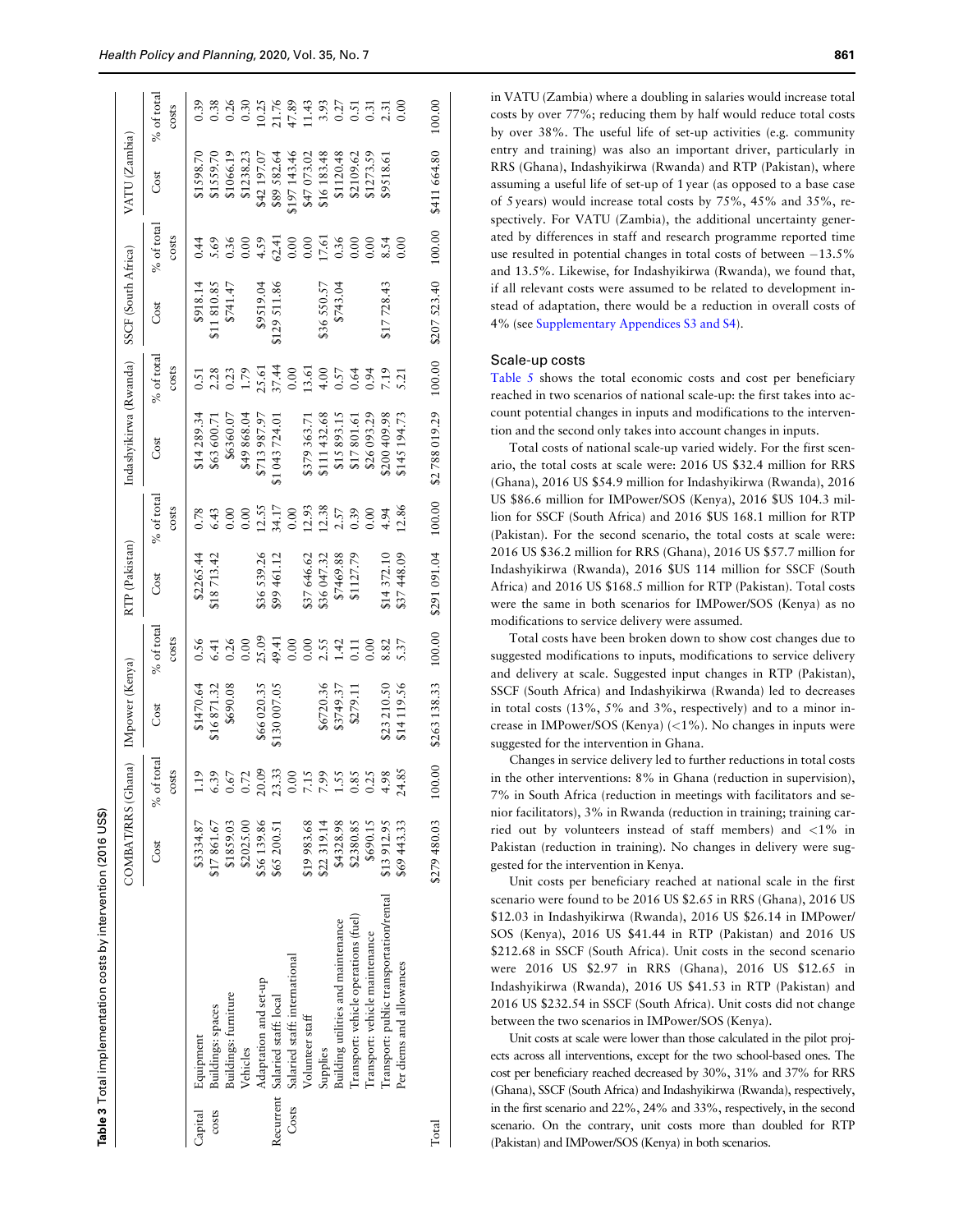|                                    | <b>COMBAT/RRS</b><br>(Ghana) | <b>IMPower</b><br>(Kenya) | <b>RTP</b><br>(Pakistan) | Indashyikirwa<br>(Rwanda) | <b>SSCF</b><br>(South Africa) | <b>VATU</b><br>(Zambia) |
|------------------------------------|------------------------------|---------------------------|--------------------------|---------------------------|-------------------------------|-------------------------|
| Cost per front line worker trained | \$272                        | \$220                     | \$70                     | \$58                      | \$211                         | \$191                   |
|                                    | $N = 122$                    | $N = 99$                  | $N = 21$                 | $N = 840^{\rm a}$         | $N = 10$                      | $N = 45$                |
| Cost per session delivered         | \$60                         | \$77                      | \$5                      | \$17                      | \$93                          |                         |
|                                    | $N = 584$                    | $N = 3328$                | $N = 11443$              | $N = 20 160^a$            | $N = 801$                     |                         |
| Cost per participant reached       | \$3.79                       | \$10.94                   | \$18.23                  | \$17.38                   | \$306.53                      | \$1323.68               |
|                                    | $N = 73,759$                 | $N = 24055$               | $N = 15968$              | $N = 141733^a$            | $N = 677$                     | $N = 311$               |

## <span id="page-7-0"></span>Table 4 Unit costs of pilot programmes (2016 US\$)

a Refers to community activism component.

<sup>b</sup>Final numbers of total number of sessions delivered not provided by implementing organization.



Figure 1 Tornado diagrams of percentage changes to total costs from deterministic one-way sensitivity analysis of key input variables per country.

We assumed that indirect costs at the programme office-level would double for every 3-fold increase in the number of delivery sites. A proportional increase in indirect costs based on the number of sites (i.e. doubling indirect costs for every 2-fold increase in sites) increased total costs at scale by between 0.1%

in IMPower/SOS (Kenya) and 0.7% in Indashykirwa (Rwanda). Conversely, a doubling of indirect costs for every 10-fold increase in number of sites decreased total costs at scale from 0.1% in RRS (Ghana) and RTP (Pakistan) to 2.1% in Indashyikirwa (Rwanda).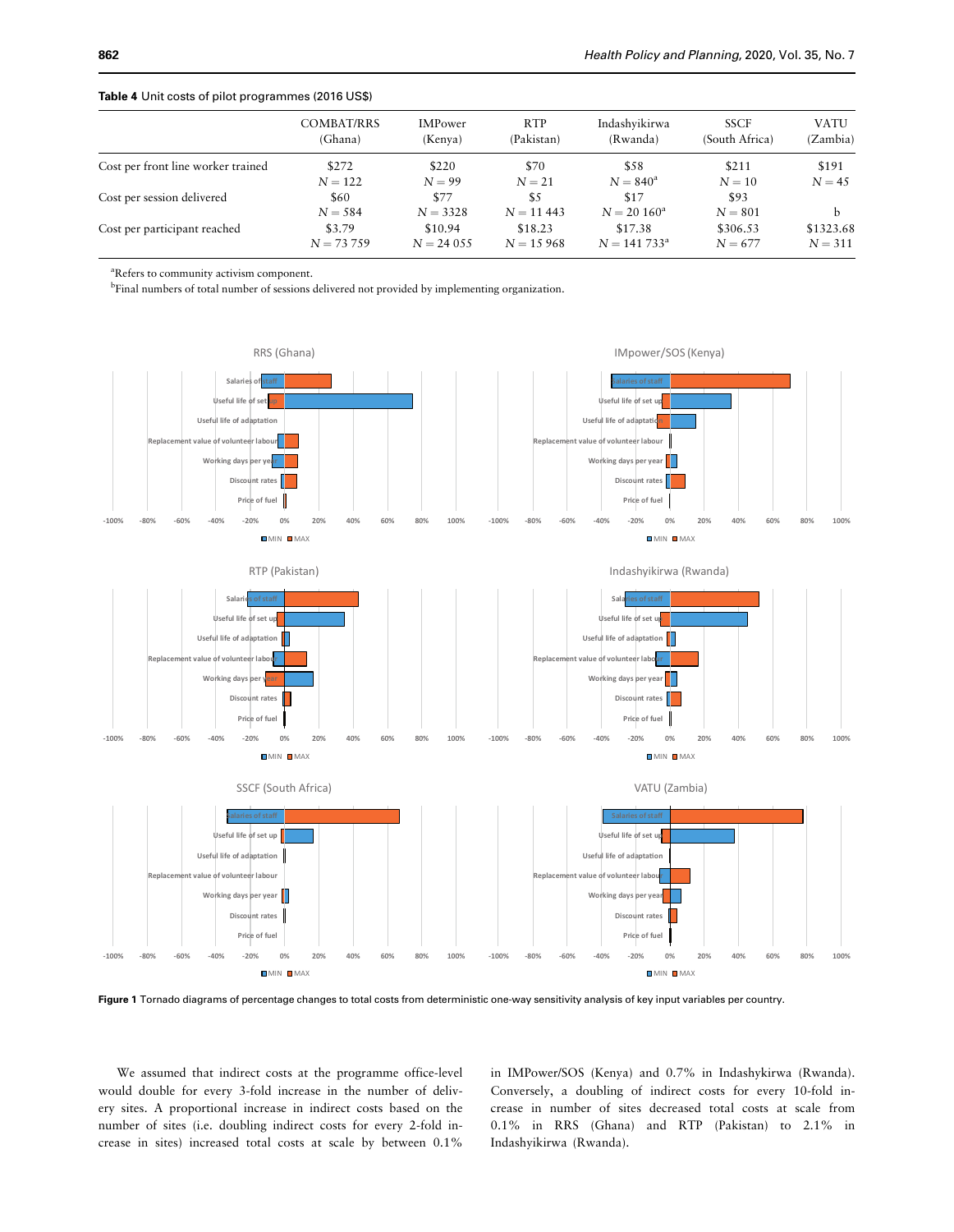#### <span id="page-8-0"></span>Table 5 Total and unit cost estimates at scale-up (2016 US\$)

|                                                                                                        |                                                          | <b>COMBAT/RRS</b><br>(Ghana)                         | <b>IMPower</b><br>(Kenya)                             | <b>RTP</b><br>(Pakistan)                                | Indashyikirwa<br>(Rwanda)                             | <b>SSCF</b><br>(South Africa)                       |
|--------------------------------------------------------------------------------------------------------|----------------------------------------------------------|------------------------------------------------------|-------------------------------------------------------|---------------------------------------------------------|-------------------------------------------------------|-----------------------------------------------------|
| Pilot scale: changes<br>in inputs (Total                                                               | Start-up costs<br>Implementation<br>costs                | \$56 139.86<br>\$223 340.16                          | \$66 778.50<br>\$197 117.98                           | \$36 539.26<br>\$217704.81                              | \$620 936.39<br>\$2 074 031.31                        | \$9519.04<br>\$188 650.68                           |
| costs)                                                                                                 | Total costs                                              | \$279 480.03                                         | \$263 896.47                                          | \$254 244.07                                            | \$2 694 967.70                                        | \$198 169.72                                        |
| Pilot scale: interven-<br>tion modifica-<br>tions (Total                                               | Start-up costs<br>Implementation<br>costs                | \$56 139.86<br>\$199 800.49                          | \$66 778.50<br>\$197 117.98                           | \$36 109.01<br>\$217704.81                              | \$533783.46<br>\$2 074 031.31                         | \$9519.04<br>\$174 998.45                           |
| costs)                                                                                                 | Total costs                                              | \$255 940.35                                         | \$263 896.47                                          | \$253 813.10                                            | \$2 607 814.78                                        | \$184 517.49                                        |
| Scenario 1: national<br>scale-up (incl.<br>changes in inputs<br>and intervention                       | Start-up costs<br>Implementation<br>costs<br>Total costs | \$9 293 820.29<br>\$23 082 928.11<br>\$32 376 748.40 | \$10 769 550.87<br>\$75 801 532.93<br>\$86 571 083.79 | \$22 815 550.79<br>\$145 310 193.75<br>\$168 125 744.53 | \$14 321 736.74<br>\$40 592 264.69<br>\$54 914 001.43 | \$6744318.98<br>\$97 544 072.20<br>\$104 288 391.17 |
| modifications)<br>(Total costs)                                                                        |                                                          |                                                      |                                                       |                                                         |                                                       |                                                     |
| Scenario 1: number of beneficiaries at<br>national scale-up                                            |                                                          | 12 210 626                                           | 3 3 1 5 5 5                                           | 4 0 5 7 0 0 0                                           | 4 5 6 3 0 7 7                                         | 490 350                                             |
| Scenario 1: cost per beneficiary at national<br>scale-up                                               |                                                          | \$2.65                                               | \$26.14                                               | \$41.44                                                 | \$12.03                                               | \$212.68                                            |
| Scenario 1: changes in cost per beneficiary<br>between pilot projects and national<br>scale-up (%)     |                                                          | $-30.02$                                             | $+238.43$                                             | $+227.33$                                               | $-36.71$                                              | $-30.62$                                            |
| Scenario 2: national<br>scale-up (incl.<br>changes in inputs                                           | Start-up costs<br>Implementation<br>costs                | \$9 293 820.29<br>\$26 914 806.95                    | \$10 769 550.87<br>\$75 801 532.93                    | \$23 179 644.38<br>\$145 310 193.75                     | \$17 127 608.30<br>\$40 592 264.69                    | \$6744318.98<br>\$107 282 331.88                    |
| only) (Total<br>costs)                                                                                 | Total costs                                              | \$36 208 627.24                                      | \$86 571 083.79                                       | \$168 489 838.12                                        | \$57 719 872.99                                       | \$114 026 650.86                                    |
| Scenario 2: number of beneficiaries at<br>national scale-up                                            |                                                          | 12 210 626                                           | 3 3 1 5 5 5                                           | 4 0 5 7 0 0 0                                           | 4 5 6 3 0 7 7                                         | 490 350                                             |
| Scenario 2: cost per beneficiary at national<br>scale-up                                               |                                                          | \$2.97                                               | \$26.14                                               | \$41.53                                                 | \$12.65                                               | \$232.54                                            |
| Scenario 2: changes in cost per beneficiary<br>between pilot projects and national<br>scale-up $(\% )$ |                                                          | $-21.74$                                             | $+238.43$                                             | $+227.82$                                               | $-33.47$                                              | $-24.14$                                            |

# **Discussion**

Our study presents the total costs and unit costs of developing, adapting, setting up and implementing six different interventions to prevent VAWG and the modelled costs of scale-up of five interventions. This is the first comprehensive cost dataset for VAWG prevention, and it demonstrates the application of a method for estimating costs in line with global health costing reference cases. The interventions costed vary in terms of delivery platforms, methods and target populations. Given the dearth of evidence in this area, our work represents a sizeable and valuable contribution for decision-makers and policymakers wishing to plan and advocate the scale-up of VAWG prevention programmes globally.

We divided start-up costs into three sub-phases: intervention development, adaptation and set-up, to inform other pilots and the expansion of services across countries. Development was costed in Kenya, South Africa and Zambia (in all cases at least some of the development occurred prior to 'What Works') and costs ranged from -2016 US \$37 000 to 2016 US \$107 000. These figures are higher than those reported for IMAGE (2004 US \$13 877 adjusted to 2016 US \$17 353) and lower than those reported for SASA! (2011 US \$139 000 adjusted to 2016 US \$149 944). There was a wider range in adaptation costs: from -2016 US \$1800 SSCF (South Africa) to 2016 US \$783 000 in Indashyikirwa (Rwanda), reflecting different intensities in the process. Whereas, in South Africa, adaptation involved 1 day of post-pilot work in making content and delivery more context specific, the process of adapting SASA! to Rwanda was complex and time-consuming (Stern et al.[, 2018\)](#page-11-0). As an example, a month-long curriculum pre-testing phase, where trainings were followed by focus groups, led to substantial changes to the programme, including additional training time, modification of conceptual framework to fit local standards and extended provision of psychosocial support for staff.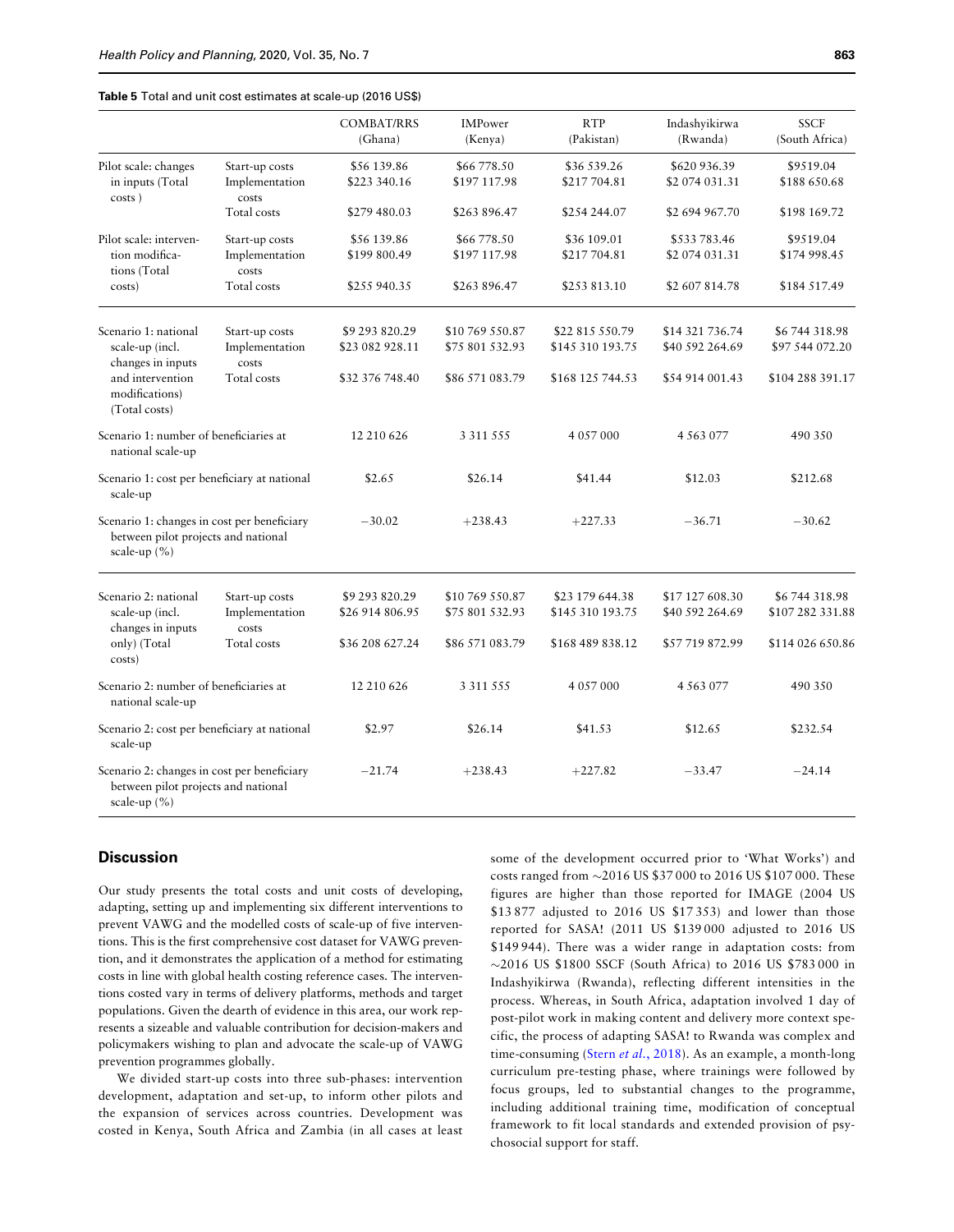Whether the high cost of adaptation is warranted is difficult to determine. Ensuring that interventions are context specific is particularly important for interventions targeting social norms. If existing social norms are not understood by implementers, programmes that aim to change them may not be successful. For example, messaging from SASA! was adjusted to the Rwandan social context (e.g. changing emphasis of activism material from HIV to economic empowerment) and to reflect changes in the intervention (e.g. more explicit emphasis on couples taking action together).

There was also a wide range of set-up costs across the interventions, from -2016 US \$43 000 in SSCF (South Africa) to 2016 US \$1 363 000 in Indashyikirwa (Rwanda). Our set-up cost estimates are in all cases (except for SSCF in South Africa), higher than those published in the literature; total cost estimates for set-up for IMAGE were 2004 US \$61 000 (adjusted to 2016 US \$76 280) in the trial phase and 2004 US \$58 000 (adjusted to 2016 US \$72 529) in the scale-up, although these costs only include training and exclude community entry costs.

Our set-up costs include training and other community entry activities, such as recruitment of frontline staff, meetings with stakeholders and demand creation, all of which have to be replicated in each geographical area where the implementation occurs. The high costs in Rwanda can be partially explained by Indashyikirwa's wide geographical reach: unlike the other interventions, which were rolled out in one or two districts or cities, Indashyikirwa was implemented across seven districts in three regions of the country. Indashyikirwa also required the training of four distinct cadres of volunteers per district (couples, community activities, women's safe space facilitators and opinion leaders); in other interventions, only one type of frontline staff was recruited and trained. Lastly, Indashyikirwa was set up and implemented by three non-profit organizations, each with specific overhead cost structures.

We made an assumption that the useful life of the set-up phase was 5 years, based on an average political cycle. When tested in sensitivity analysis, costs were sensitive to this assumption in Ghana, Rwanda and Pakistan, where community members were trained to deliver services, a process requiring substantial investment. Avoiding attrition of volunteers may be an important factor in ensuring a longer useful life of the set-up sub-phase and, consequently, maintaining lower costs in the long term.

The cost per frontline worker trained varied between 2016 US \$58 in Indashyikirwa (Rwanda) and 2016 US \$272 in RRS (Ghana), both interventions where volunteers were trained to carry out community outreach activities. However, the unit cost for Indashyikirwa is potentially underestimated; this figure only includes the costs of community activism training and excludes costs of a prior workshop-based training with couples, from which the community activists were subsequently selected (however, the costs of the couples' training is included in the total set-up costs). Should funders consider implementing only a sub-selection of components, further work could explore costs disaggregated by activity in multi-component interventions.

The cost per beneficiary-facing session delivered also varied between 2016 US \$5 per school session in RTP (Pakistan) and 2016 US \$93 in SSCF (South Africa). Differences in cost can be explained by the fact that sessions in Pakistan were delivered by volunteers with relatively low stipends and were short in duration, whereas in SSCF the target audience was young adults, requiring more intensive support in livelihoods development.

The cost per beneficiary reached varied greatly: between  $\sim$ 2016 US \$4 in RRS (Ghana) and 2016 US \$1324 in VATU (Zambia).

Cost per beneficiary in Indashyikirwa were within the same range as in SASA! (2011 US \$15–23 adjusted to 2016 US \$16–25 in the latter). The wide range in unit costs are primarily explained by the intensity of interaction and staff type required to deliver each intervention and, in particular, by the frontline staff-to-beneficiary ratio. More resources are needed to teach a small number of people (or one person) vs holding public, open-air activities for, at times, hundreds of people at once.

We have presented the modelled total and unit costs of the interventions' national scale-up. Cost per beneficiary reached ranged from 2016 US \$3 in RRS (Ghana) to 2016 US \$233 in SSCF (South Africa). The costs per beneficiary reached at scale were lower than those in pilot programmes in three interventions: RRS (Ghana), Indashyikirwa (Rwanda) and SSCF (South Africa). The only current ex-post evidence of scale-up costs comes from IMAGE, which was expanded from the trial setting covering 855 women (in four study villages) to 3453 within the local area; the cost per participant reached fell by  $\sim$ 70% (from 2004 US \$43, adjusted to 2016 US \$54 to 2004 US \$13, adjusted to 2016 US \$16). Comparatively more modest decreases (22–37%) were estimated in RRS, Indashyikirwa and SSCF. However, in IMAGE, expansion occurred within the same geographical area as the pilot and so additional costs required were proportionally smaller. In our model, expansion occurs nationwide.

The reduction in unit costs in the scale-up scenario in three of our interventions is in line with potential economies of scale: unit costs decrease as unit of outputs increase due to the smoothing of fixed costs across a greater number of units ([Guinness](#page-11-0) et al., 2005; [Kumaranayake, 2008\)](#page-11-0). However, the cost per beneficiary increased substantially in both school-based interventions: IMPower/SOS (Kenya) and RTP (Pakistan). This increase can be explained by the cost structure of the interventions, delivery platforms and the number of beneficiaries reached. In the other three interventions, we assumed a set number of beneficiaries per site using pilot data and the number of sites at scale was estimated proportionally. In the case of IMPower/SOS and RTP, the number of sites at scale was predetermined by the number of existing schools in the country, regardless of the number of students in each school. Whereas the pilot interventions were implemented in high-density urban areas, with an average of 444 eligible students per school in Kenya and 798 in Pakistan, at a national level, the average number of eligible students per school was 140 and 240, respectively. In addition, in the case of IMPower/SOS, the changes in inputs assumed at scale increased total costs  $\left($  <1%), as the assumed salary of a teacher was higher than that of the implementer organization staff delivering the intervention at pilot level.

Some have speculated that VAWG prevention interventions could be delivered at scale in an efficient manner given large fixed costs (e.g. developing training curricula) ([Remme](#page-11-0) et al., 2015). However, the degree of efficiency at scale depends on the delivery platform. While other interventions, such as media campaigns, may incur small incremental scale-up costs, labour-intensive interventions require greater increases in variable costs and may not be as efficient at scale.

Given that the majority of costs are fixed at the delivery site level, a greater number of beneficiaries per site is will decrease unit costs at scale. Community-based interventions can have more flexible delivery platforms and therefore programmes could set the number of cadres of front-line staff proportionally to the size of the adult population of a specific geographical area to meet target unit costs. Small group-based interventions could see reductions in unit costs by increasing the number of participants per site, although this needs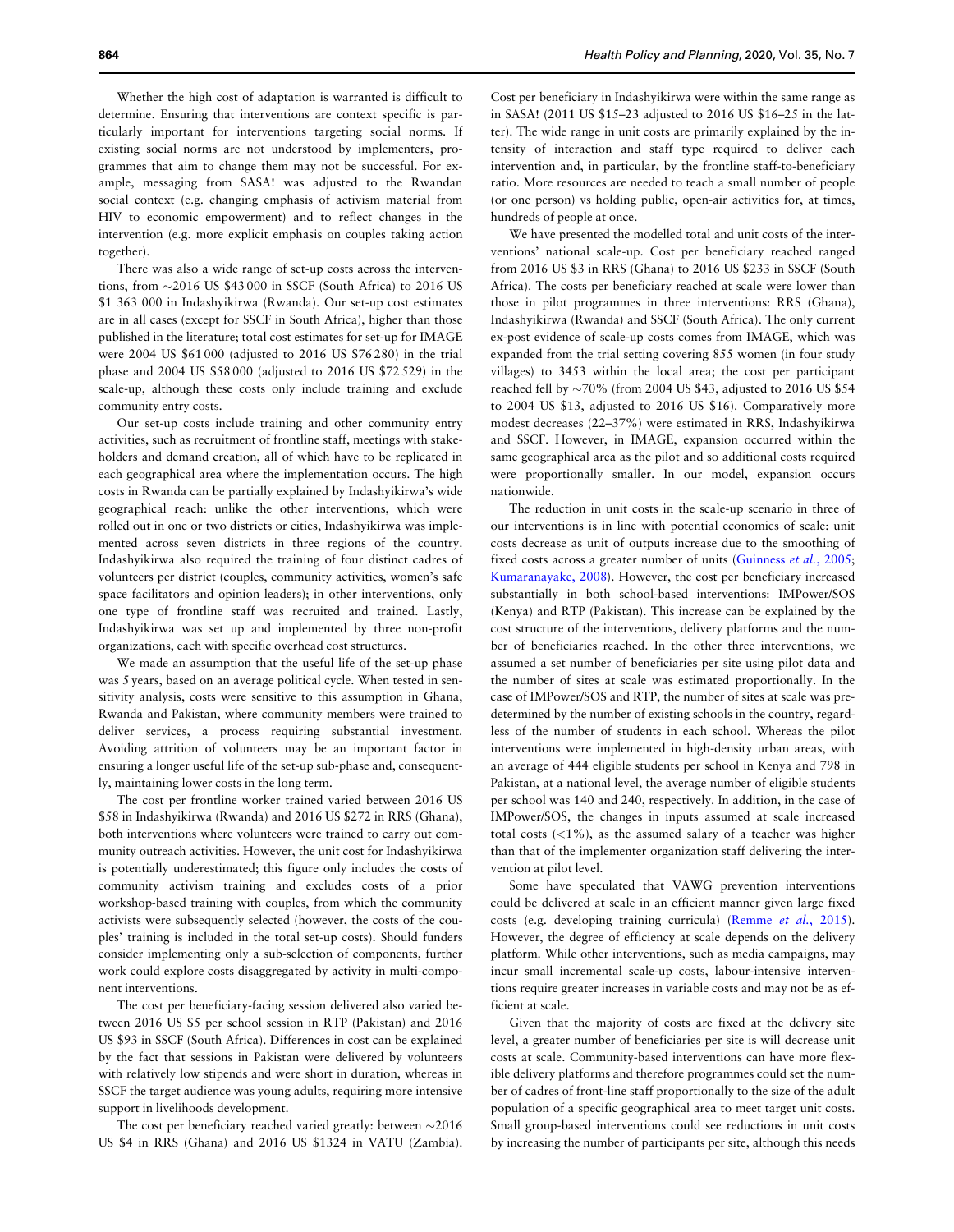to be weighed against potential changes in the quality of the programme stemming from different tutor-to-participant ratios.

School-based interventions and other interventions relying on existing institutional infrastructures, on the other hand, will have a fixed number of beneficiaries. To reduce unit costs, programmes could focus on high-density areas, although this would penalize lowdensity and hard-to-reach communities. Furthermore, the codelivery of other interventions within the same school platforms (such as health interventions) could help IMPower/SOS and RTP lower unit costs and achieve economies of scope (i.e. reductions in unit costs as the types of services increase). In addition, in schools with fewer students, facilitators could deliver each session to more than one class at a time, thus reducing the cost per student reached.

Alternatively, different models of delivery could shift activities from volunteers to school teachers, as has been done in other settings by the implementers of RTP in Pakistan. However, this model has not been evaluated in a trial setting and, therefore, there is uncertainty around its effectiveness. A shift from head coaches to teachers could reduce financial costs for the implementing organization; whether this reduces or increases economic costs depends on the degree to which teachers have idle time or whether VAWG prevention activities displace other teaching duties creating a need for further staffing.

# Limitations

Our study suffers from several limitations. Development costs were not captured in three of the interventions costed as records were unavailable. While we report total development costs where available, we exclude annuitized development costs from implementation calculations to ensure comparability. It was difficult to differentiate between development and adaptation costs in Indashyikirwa. However, sensitivity analysis showed that assumptions on the allocation of these costs had little effect on total costs.

We collected costs at different time points, and some data were captured retrospectively. While not problematic when reviewing financial records, capturing time use data post-facto through interviews can be subject to recall bias.

In our scale-up analysis, we assume that costs of adaptation will not be replicated when the intervention is scaled up within the same country. However, this presupposes a high degree of in-country homogeneity, which varies by setting.

Furthermore, we model the costs of expanding each intervention in the country in which it was trialled. However, scale-up may prove more complex, involving a combination of different interventions targeting different types of beneficiaries through different platforms depending on need (e.g. implementing community-based interventions only in rural areas and school-based ones only in cities).

Our data could be used to plan scaling up programmes in the countries where they were piloted. However, while they could also be used to estimate costs in other countries, it is important to reflect on issues of transferability. We have already mentioned the high adaptation costs involved in Indashyikirwa; whether further adaptations in other countries would be as costly is uncertain. Staff costs made up the majority of total costs in our study and, thus, understanding how salaries vary between countries is important. Furthermore, these interventions require different types of skilled and semi-skilled workers who may not be readily available in some countries, potentially increasing training costs. Changes to the intervention's length and intensity of treatment, which would have cost implications, could also potentially be necessary depending on the

receptiveness of the target population. Costs at scale may also vary in other countries depending on the availability of similar delivery platforms.

Our work provides a substantive contribution to the economic literature on VAWG prevention but further work is needed. While unit costs are relevant for purposes of budgeting and ensuring financial sustainability, they do not explain whether the intervention has ensured good value for money. More resource-intensive interventions (such as those delivered to smaller groups) may be more effective; and so cost-effectiveness analyses are required to shed light on whether the additional costs represent good value for money.

As part of the process of calculating scale-up costs, we engaged implementers to propose service adaptations potentially implementable at scale. However, whether changes to programme inputs and delivery could lead to changes in effectiveness is unknown. Further empirical work is needed to see if our estimated costs are achieved at scale and understand the trade-off between reduced costs in programme delivery and sustained effectiveness in VAWG prevention interventions. However, if resources required to carry out empirical work, particularly trials, are not available, other techniques such as decision analytic modelling could be considered.

While our analysis gives an indication of changes in unit costs at scale, additional costs needed to deliver services to the hard to reach are not explicitly modelled. Further work is needed to understand the optimal scale to which service delivery should be extended. Moreover, although increasing financial, human and capital resources is a necessary part of scaling up interventions, these increases on their own may not guarantee a successful scale-up [\(World Health](#page-11-0) [Organization, 2008\)](#page-11-0). Creation of adequate demand, strategic sequencing of expansion and engagement with local stakeholders and institutions may also be necessary and may require additional resourcing.

# **Conclusions**

VAWG presents a substantial human rights and societal challenge globally. Interventions that prevent VAWG demonstrate a wide range of costs, varying according to the geographical reach, number of intervention components, platforms and the complexity of adapting the intervention to the country. 'What Works' has proved a unique opportunity to estimate and compare these costs using standardized methods across different intervention models, providing a substantial source of costs to assist those planning the scale-up of VAWG interventions going forward.

## Supplementary data

[Supplementary data](https://academic.oup.com/heapol/article-lookup/doi/10.1093/heapol/czaa024#supplementary-data) are available at Health Policy and Planning online.

# Acknowledgements

This work was supported by What Works to Prevent Violence: A Global Programme on Violence Against Women and Girls, funded by the United Kingdom's Department for International Development (DFID).

Conflict of interest statement. None declared.

Ethical approval: We received ethical approval from the appropriate boards in the following institutions: London School of Hygiene & Tropical Medicine, South African Medical Research Council, KEMRI, Stanford University, Johns Hopkins University, University of Zambia, University of KwaZulu Natal, Aga Khan University, Kintampo Health Research Centre, University of Ghana, Rwanda National Ethics Committee.